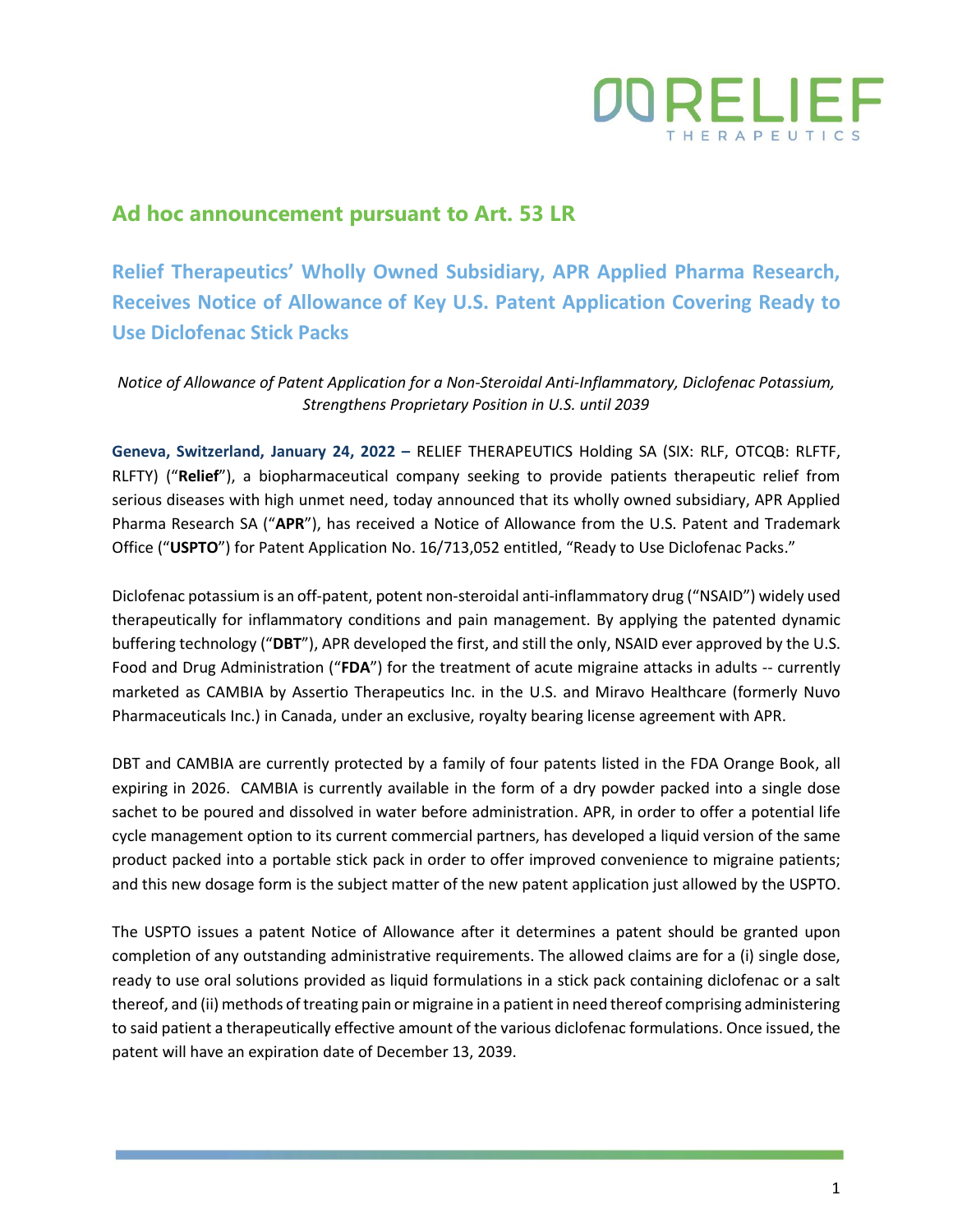

## **Ad hoc announcement pursuant to Art. 53 LR**

"The receipt of this Notice of Allowance from the USPTO is another confirmation of our drug development and reformulation expertise," stated Paolo Galfetti, Chief Executive Officer of APR and President of Relief Europe. "The new, user friendly, ready to use, liquid portable stick packs to deliver CAMBIA should improve patient compliance. We look forward to continue to identify, develop and commercialize innovative therapies for patients with niche and rare diseases."

## **ABOUT RELIEF**

Relief focuses primarily on clinical-stage programs based on molecules with a history of clinical testing and use in human patients or a strong scientific rationale. Relief's lead drug candidate, RLF-100™ (aviptadil), a synthetic form of Vasoactive Intestinal Peptide (VIP), is in late-stage clinical testing in the U.S. for the treatment of respiratory deficiency due to COVID-19 through Relief's collaboration partner in the U.S., NeuroRx, Inc. As part of its pipeline diversification strategy, in March 2021, Relief entered into a Collaboration and License Agreement with Acer Therapeutics for the worldwide development and commercialization of ACER-001. ACER-001 is a taste-masked and immediate release proprietary powder formulation of sodium phenylbutyrate (NaPB) for the treatment of Urea Cycle Disorders and Maple Syrup Urine Disease. Finally, Relief's recently completed acquisitions of APR Applied Pharma Research SA and AdVita Lifescience GmbH, bring to Relief a diverse pipeline of marketed and development-stage programs.

RELIEF THERAPEUTICS Holding SA is listed on the SIX Swiss Exchange under the symbol RLF and quoted in the U.S. on OTCQB under the symbols RLFTF and RLFTY. For more information, visit [www.relieftherapeutics.com.](http://www.relieftherapeutics.com/)

Follow us on **[LinkedIn](https://www.linkedin.com/company/relief-therapeutics-holding-sa/?viewAsMember=true)**.

**CONTACT: RELIEF THERAPEUTICS Holding SA** Jack Weinstein Chief Financial Officer and Treasurer contact@relieftherapeutics.com

**FOR MEDIA/INVESTOR INQUIRIES: Rx Communications Group** Michael Miller +1-917-633-6086 mmiller@rxir.com